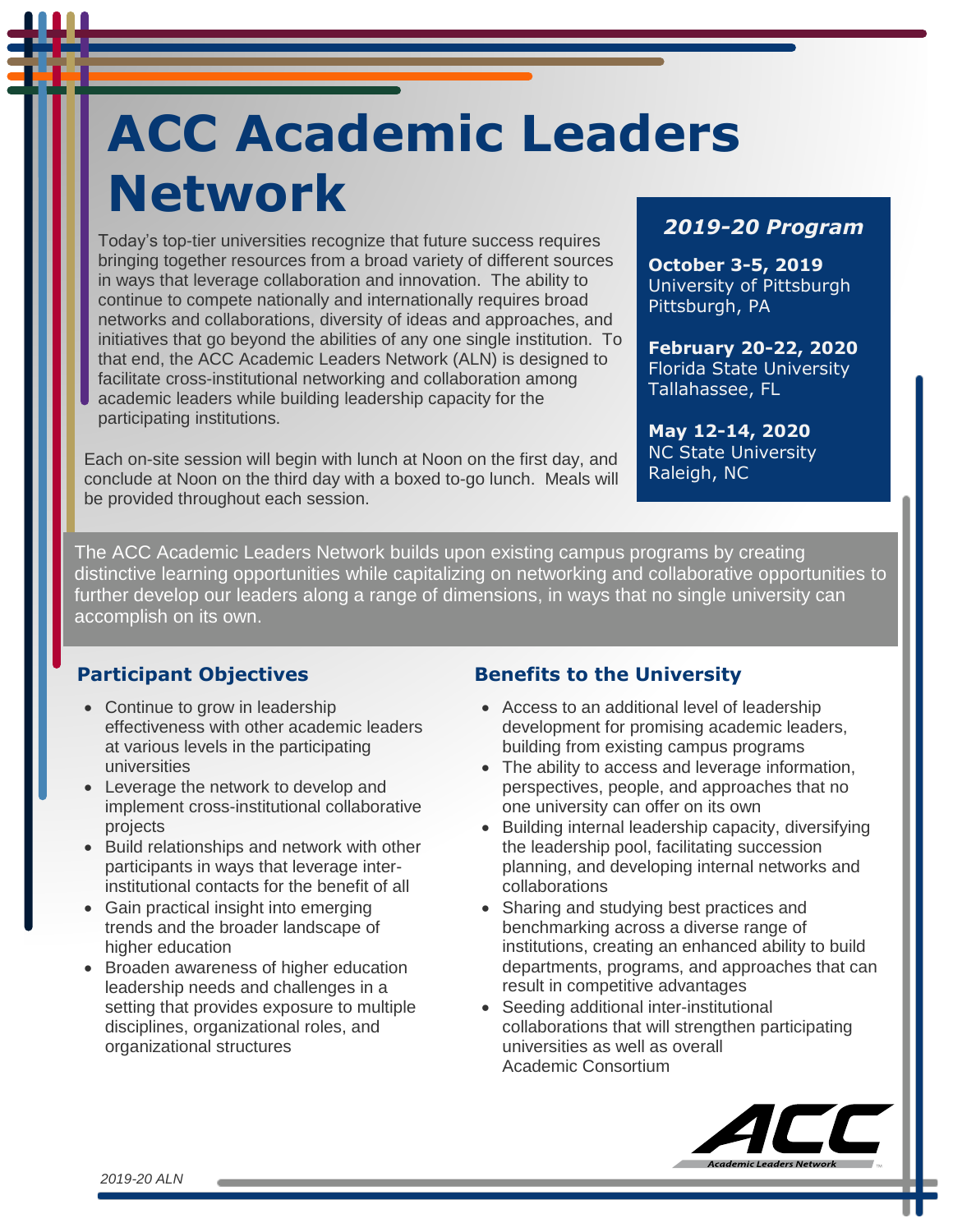## **Target Audience**

This program is geared to advance inter-institutional networking and collaboration as well as to provide a context for further developing your own leadership, identifying and leveraging leadership strengths in others, and cultivating future leaders. The target audience is faculty who have received foundational leadership training and who have at least 1-2 years of experience in their current leadership role, such as department chairs or heads, assistant or associate deans, and assistant or associate provosts (or similar titles as they may vary across institutions).

### **Program Structure**

The program consists of three on-site sessions over the course of the academic year, each hosted at a different participating university campus. These sessions are designed to build leadership awareness and effectiveness in the context of higher education, and facilitate conversations over a range of topics that support leadership growth in key areas across multiple spheres of influence.